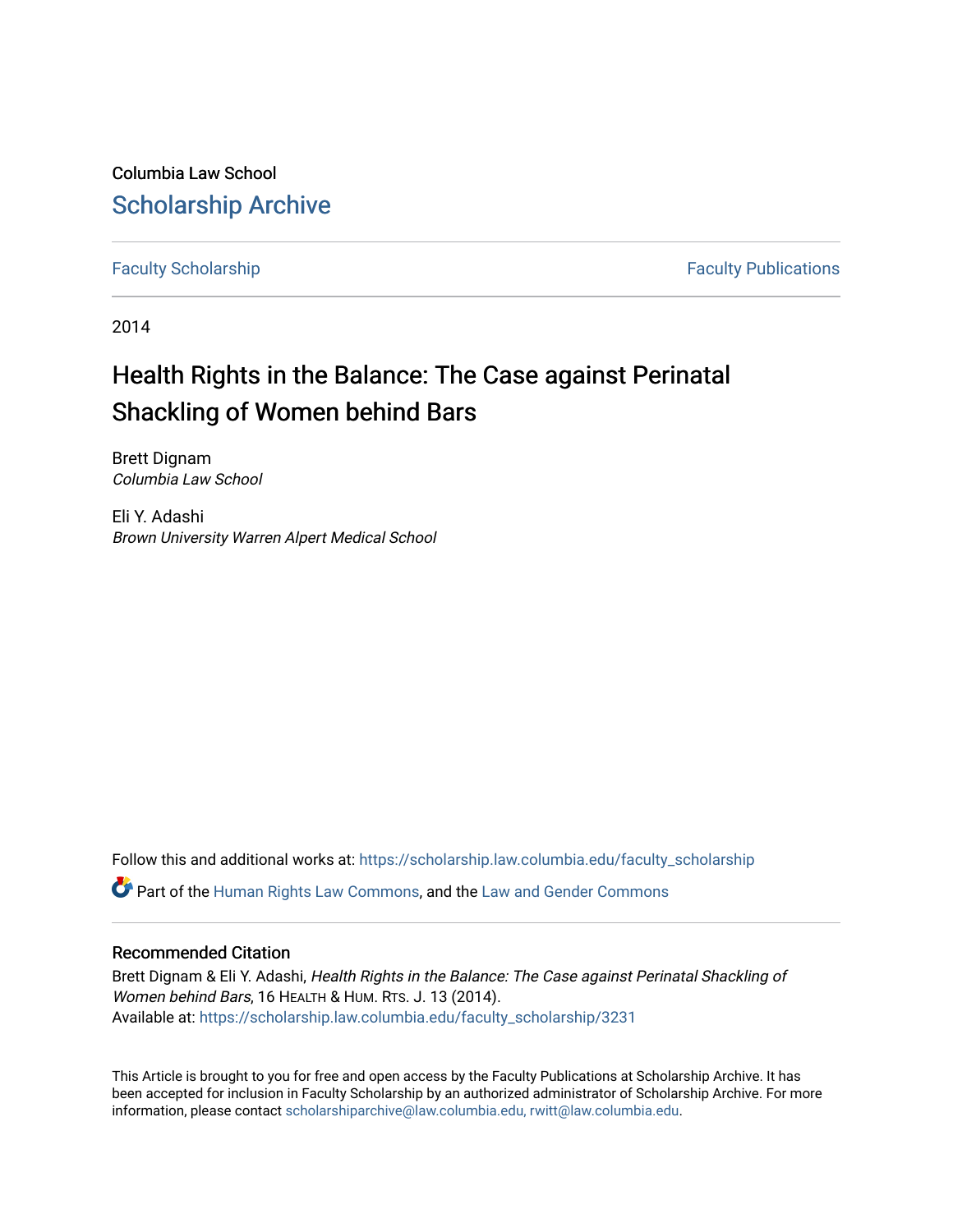

# Health Rights in the Balance: The Case Against Perinatal Shackling of Women Behind Bars

## Brett Dignam and Eli Y. Adashi

### Abstract

Rationalized for decades on security grounds, perinatal shackling entails the application of handcuffs, leg irons, and/or waist shackles to the incarcerated woman prior to, during, and after labor and delivery. During labor and delivery proper, perinatal shackling may entail chaining women to the hospital bed by the ankle, wrist, or both. Medically untenable, legally challenged, and ever controversial, perinatal shackling remains the standard of practice in most US states despite sustained two-decades-long efforts by health rights legal advocates, human rights organizations, and medical professionals. Herein we review the current statutory, regulatory, legal, and medical framework undergirding the use of restraints on pregnant inmates and explore potential avenues of redress and relief to this challenge. We also recognize the courage of the women whose stories are being told. If history is any guide, the collective thrust of domestic and international law, attendant litigation, dedicated advocacy, and strength of argument bode well for continued progress toward restraint-free pregnancies in correctional settings.

Competing interests: None declared.

BRETT DIGNAM, MA, JD, is Professor of Law at Columbia Law School, Columbia University, New York, NY, USA.

Eli Y. Adashi, MD, MS, is Professor of Medical Science at The Warren Alpert Medical School, Brown University, Providence, RI, USA.

Please address correspondence to Eli Y. Adashi. Email: Eli\_Adashi@brown.edu.

Copyright © 2014 Dignam and Adashi. This is an open access article distributed under the terms of Creative Commons Attribution Non-Commercial License (http://creativecommons.org/licences/by-nc/3.0/), which permits unrestricted non-commercial use, distribution, and reproduction in any medium, provided the original author and source credited.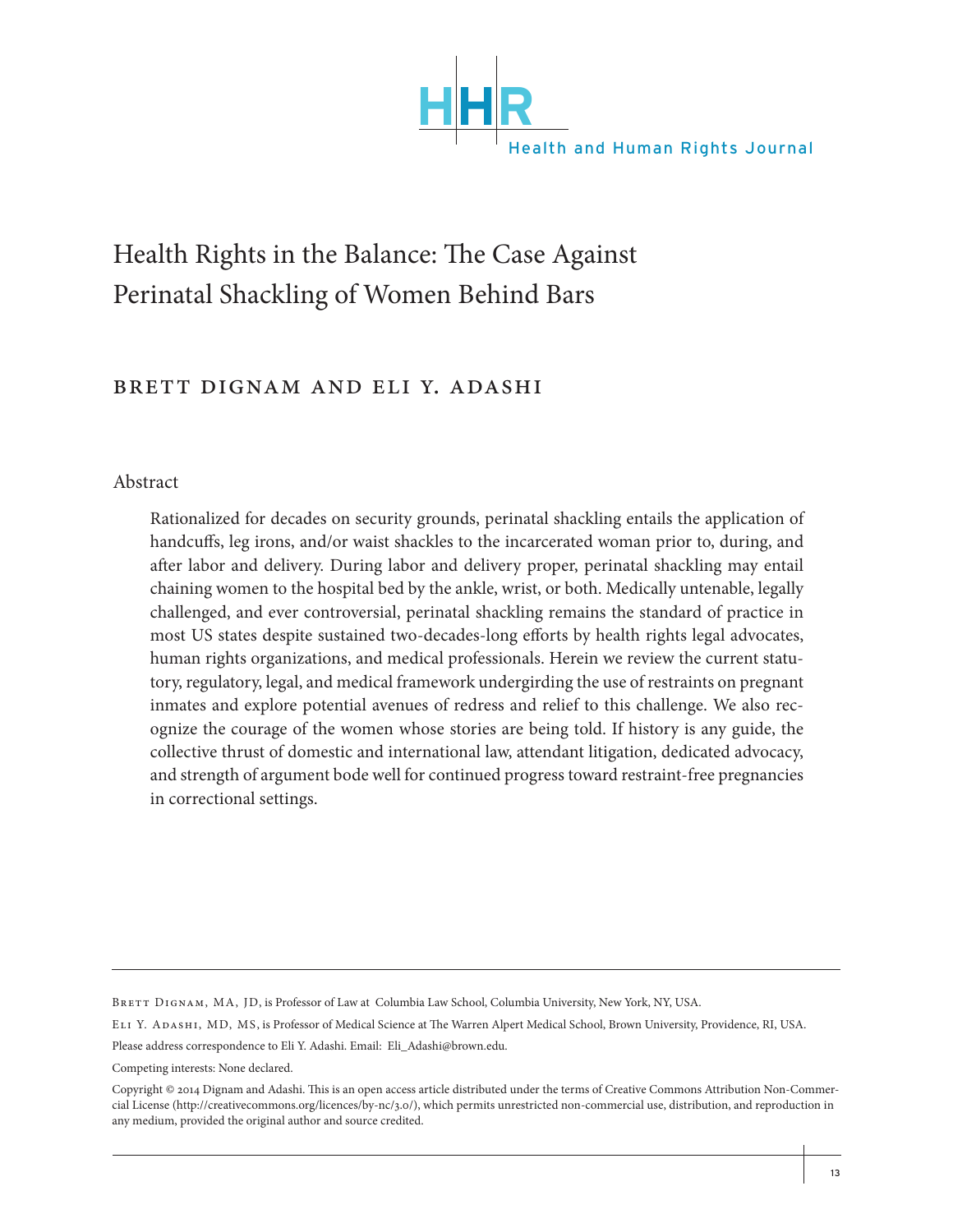#### Introduction

IN 1994, *Women Prisoners of District of Columbia Department of Corrections v. District of Columbia* first upheld a challenge to perinatal shackling of pregnant inmates.<sup>1</sup> The widespread practice did not become more broadly recognized until 1999, when Amnesty International released the report *Not part of my sentence: Violations of the human rights of women in custody.*<sup>2</sup> A second Amnesty International report, released in 2001 and entitled *Abuse of women in custody: Sexual misconduct and shackling of pregnant women* removed any lingering doubts as to the legality of the practice.<sup>3</sup> Herein we review the current statutory, regulatory, legal, and medical framework undergirding the use of restraints on pregnant inmates and explore potential avenues of redress and relief to this challenge.

#### Correction by the numbers

After three decades of extraordinary growth (1980- 2009), fueled by harsh mandatory sentencing and release policies, well over 7 million—1 in every 34 adult US men (82%) and women (18%) became by 2009 the subject of correctional jurisdiction be it jail, prison, probation, or parole.4 No other developed or developing nation comes close.<sup>5</sup> Adjusted for growth in the adult population, the latest (2011) national correctional census is three times the size of its 1980 counterpart.<sup>6</sup> With 2.3 million (1 in every 102) adults behind federal, state, and jail bars, the national incarceration rate has soared to 983 per 10,000 adults.7 With juvenile, territorial, military, and Indian country inmates accounted for, the national population in custody is 2.4 million (1 in every 95) adults. This brings the national incarceration rate to 1,049 per 10,000 adults.<sup>8</sup> While federal and juvenile facilities are home to some of the nation's inmates (8% and 4%, respectively), state prisons and local jails shoulder most of the burden (55% and 33%, respectively).9

#### Female offenders

Women were not spared. In recent years (1990-2009), 1.3 million women (1 in 92) were under custodial or community-based correctional sanction.10 Of those, 198,600 (15%) were confined behind federal, state, and jail bars for an incarceration rate of 167 per 10,000 adult women.<sup>11</sup> While women only account for 9% of the incarcerated population, the 5% average annual growth rate of the female inmate census over the last two decades has outpaced that of men (3.6%).<sup>12</sup>

## Pregnancy behind bars

Accurate figures on the prevalence and incidence of pregnancy behind bars are unavailable, given inconsistent reporting requirements and pregnancy testing upon admission to jail or prison. Published accounts are sparse. In 1995, Breuner and Farrow—relying on a national survey of juvenile facilities—reported an annual census of 2,000 pregnant adolescents behind bars.<sup>13</sup> A 1999 study of the California juvenile justice system listed a 16% incidence of pregnancy among female inmates.<sup>14</sup> That same year, a survey by the American Correctional Association (ACA) noted a total of 1,900 pregnant inmates and 1,400 births in prisons and jails during the year under study.<sup>15</sup> Several subsequent reports from the Centers for Disease Control and Prevention and the Bureau of Justice Statistics, spanning 1994-2008, placed the incidence of pregnancy upon admission at 3-10%.16 As such, these figures imply present-day prevalence rates of 6,000 to 20,000 pregnant inmates annually in the nation's jails and prisons.<sup>17</sup> Often high risk in nature, the pregnancies under discussion are marked by limited or absent prenatal care, suboptimal nutritional support, substance and/or alcohol abuse, environmental and/or domestic violence, and sexually and/or parenterally transmitted diseases.<sup>18</sup>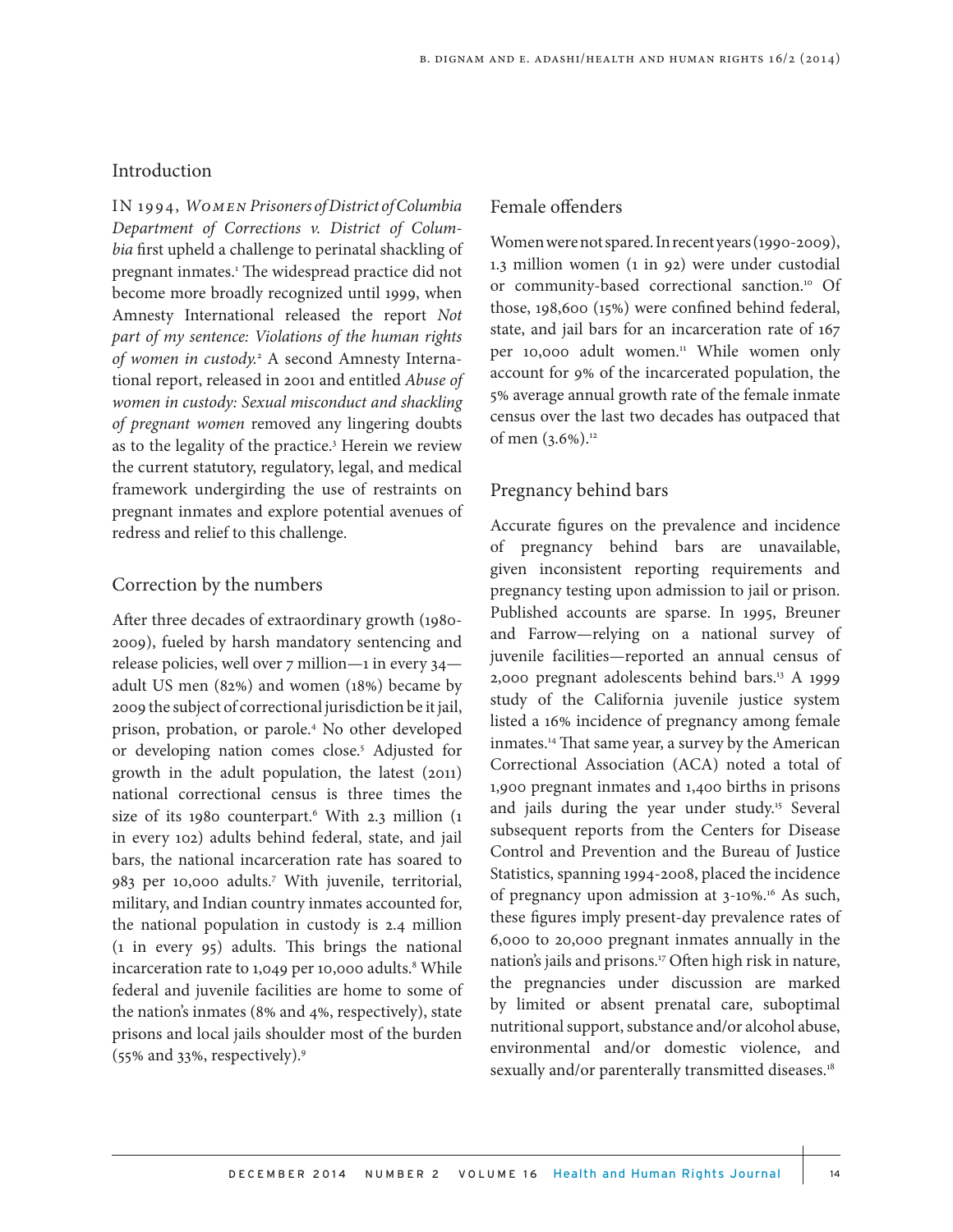Perinatal shackling: The statutory and regulatory framework

Designed for male offenders, the US correctional system is still working through the adjustments required to accommodate an ever-growing cohort of female inmates. Nowhere is this reality more apparent than during pregnancy and parturition.<sup>19</sup> Nowhere is the tension more palpable than in the case of perinatal shackling.20 Rooted in security concerns ascribed to offsite medical care, perinatal shackling is the default correctional solution to public safety, officer protection, and flight risk.<sup>21</sup> As such, extensive—indeed continuous—perinatal shackling is an outgrowth of a gender-blind policy which has been extended to include pregnant women before, during, and after delivery. In effect, parturient women are being ascribed the same security and flight risk as are their non-pregnant counterparts without regard to prior history of violence or escape attempts. As such, this practice runs counter to the fact that female inmates commit less violence and less serious violence than male counterparts.<sup>22</sup>

Until relatively recently (2000), individual wardens and jailers had the authority to impose perinatal restraints, given the absence of federal or state statutes. However, on January 1, 2000, Illinois broke the mold: the state legislature amended the Unified Code of Corrections to prohibit perinatal shackling during hospital transport and delivery.<sup>23</sup> The statute mandated that "when a pregnant female prisoner is brought to a hospital…for the purpose of delivering her baby, no handcuffs, shackles, or restraints of any kind may be used. Under no circumstances may leg irons or shackles or waist shackles be used on any pregnant female prisoner who is in labor."<sup>23</sup> By mid-2013, 17 other states had followed suit (Arizona, California, Colorado, Delaware, Florida, Hawaii, Idaho, Louisiana, Nevada, New Mexico, New York, Pennsylvania, Rhode Island, Texas, Vermont, Washington, and West Virginia).

Federal legislative and regulatory initiatives soon followed. On April 9, 2008, President George W. Bush signed the *Second Chance Act of 2007* into law, thereupon requiring that all federal correctional facilities document, report, and justify on security grounds the use of physical restraints on pregnant inmates before, during, and after labor and delivery.24 The law further mandated that the "Attorney General shall submit to Congress a report on the practices and policies of agencies within the Department of Justice relating to the use of physical restraints on pregnant female prisoners during pregnancy, labor, delivery of a child, or post-delivery recuperation."<sup>25</sup> Properly implemented, data collection could prove central to the enforcement of the policies in question. As written, the law does not apply to detainees of US Immigration and Customs Enforcement (ICE), which reports to the Department of Homeland Security.

Concurrently, federal law enforcement agencies developed policies that reinforced this legislation. In October 2007, the US Marshals Service (USMS) revised its restraint policies, all but eliminating the shackling of pregnant federal pretrial detainees and inmates, unless deemed necessary by compelling security considerations.<sup>26</sup> That the policy stated that "restraints should not be used when compelling medical reasons dictate, including when a pregnant prisoner is in labor, is delivering her baby, or is in immediate post-delivery recuperation."27 Special emphasis was placed on the use of the least restrictive constraints "to ensure safety and security."<sup>28</sup> Shortly thereafter, the Federal Bureau of Prisons (BOP), home to 14,000 federal female inmates, amended its policy to bar the shackling of pregnant inmates in labor, delivery, or post-delivery recuperation "unless there are reasonable grounds to believe the inmate presents an immediate, serious threat of hurting herself, staff or others, or there are reasonable grounds to believe the inmate presents an immediate and credible risk of escape that cannot be reasonably contained through other methods."29 The policy also indicated that an inmate who is restrained while in labor (or while delivering her baby), the restraints must be "the least restrictive restraints necessary to still ensure safety and security."<sup>30</sup> More recently, ICE has adopted some of the same principles in its operations manual of performance-based national detention standards.<sup>31</sup>

Collectively, these new state and federal measures represent significant progress during the last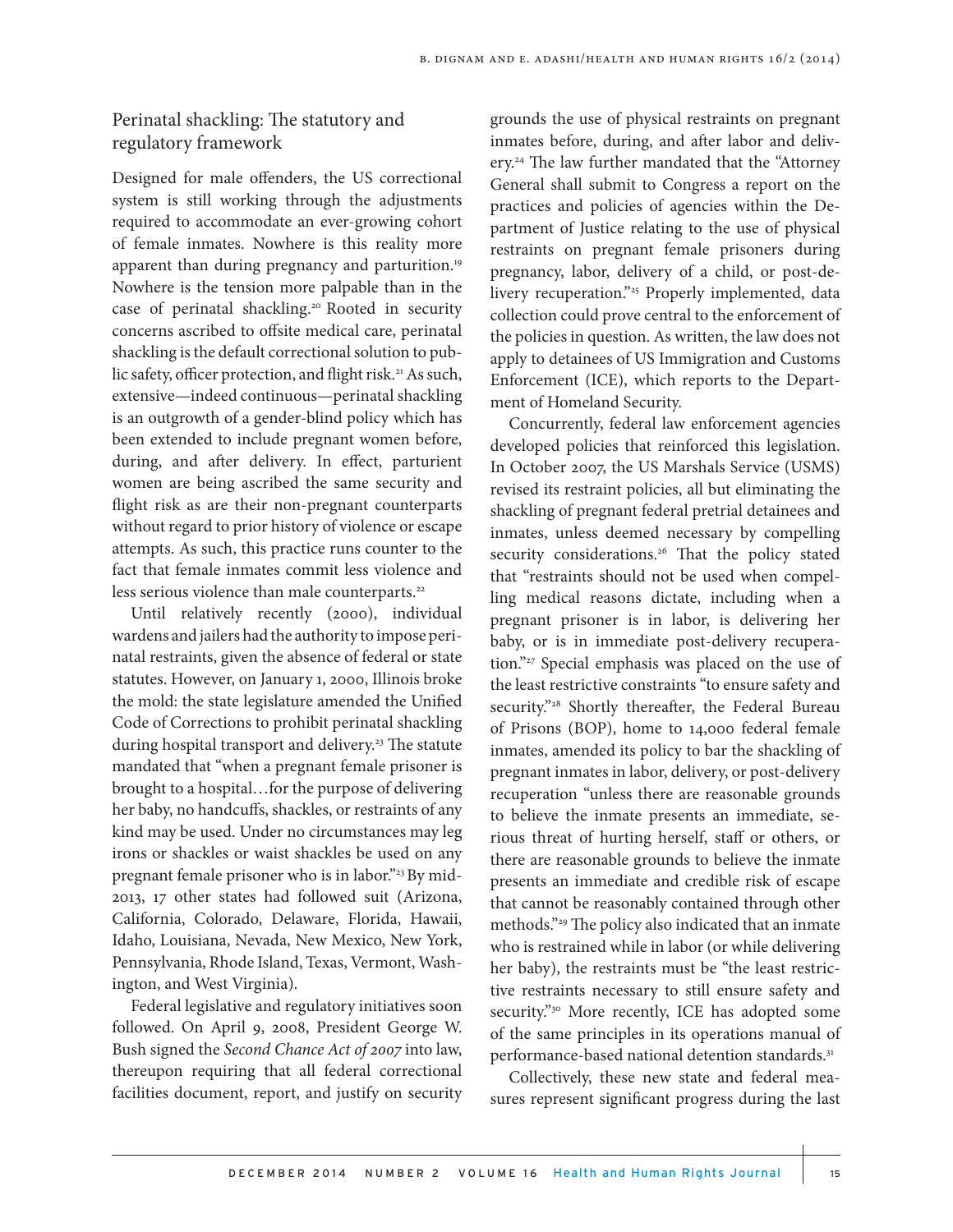decade. Still, the benefits apply only to one-third of the nation's women inmates. Relief for the remaining two-thirds depends on the enactment of relevant statutes by the 31 states and the District of Columbia now lacking such legislation. Until that occurs, a confusing patchwork of state and local administrative policies—written and unwritten—will prevail.

#### Perinatal shackling and US case law

Documented legal challenges to perinatal shackling have been emblematic of the indispensable role of litigation in the defense of human rights. Common to the majority of these cases has been the reliance on the Eighth Amendment to the United States Constitution, a provision that prohibits "cruel and unusual punishment" and that is informed by contemporary standards of decency. The standards for evaluating Eighth Amendment claims have been defined by the United States Supreme Court in Farmer v. Brennan.<sup>32</sup> For example, the standard of "deliberate indifference to serious medical needs" is most frequently applied to medical claims. In a closely watched recent case involving a class of prisoners presenting serious medical claims in *Brown v. Plata*, the United States Supreme Court acknowledged "deliberate indifference to serious medical needs" as the governing standard but also applied a standard of "deliberate indifference to a substantial risk of serious harm."33 Both standards accord deference to the clinician who evaluates "serious medical need" or "serious harm," as demonstrated in court cases that challenge perinatal shackling.

A 1993 class action suit by women inmates against the District of Columbia (*Women Prisoners of District of Columbia Department of Corrections v. District of Columbia*) was the first to challenge several correctional practices, including that of perinatal shackling.<sup>34</sup> In an important and comprehensive decision, Federal District Judge June L. Green struck down the practice of shackling women prisoners during labor. In so doing, the court concluded:

[The] plaintiffs have demonstrated that the manner in which the Defendants shackle pregnant women prisoners in the third trimester of pregnancy and immediately after delivery poses a risk so serious that it violates contemporary standards of decency. The Court understands that the Defendants may need to shackle a woman prisoner who has a history of assaultive behavior or escapes. In general, however, the physical limitations of a woman in the third trimester of pregnancy and the pain involved in delivery make complete shackling redundant and unacceptable in light of the risk of injury to a woman and baby. The Court believes that leg shackles adequately secure women prisoners without creating an inhumane condition of confinement during the third trimester. While a woman is in labor and shortly thereafter, however, the Court holds that shackling is inhumane.<sup>35</sup>

Although the Court of Appeals vacated and modified parts of the District Court's opinion when deciding *Women Prisoners of District of Columbia Department of Corrections v. District of Columbia*, the lower court's opinion on the matter of perinatal shackling was not challenged.<sup>36</sup> No other cases were tried successfully until 2009. While the reasons behind this 16-year lull remain uncertain, newly imposed constraints on the ability of prisoners to bring claims challenging the conditions of their confinement may be at play.37

More recently, in a closely watched case, *Nelson v. Correctional Medical Services*, a deeply divided Eighth Circuit Court of Appeals vacated an earlier appellate panel opinion thereby holding that a prisoner had a clearly established constitutional right not to be shackled, absent clear and convincing evidence that she was a security or flight risk.<sup>38</sup> The court's explication of the factual background established that Nelson, who did nothing to suggest that she was a threat or a flight risk, was shackled during transport to the hospital as well as at the hospital (to both sides of the bed). While in labor, Nelson was unshackled and reshackled each time the medical staff measured cervical dilation. It was only at the request of the attending obstetrician that the shackles were removed before she went into the delivery room. Relying on *Farmer v. Brennan* and referring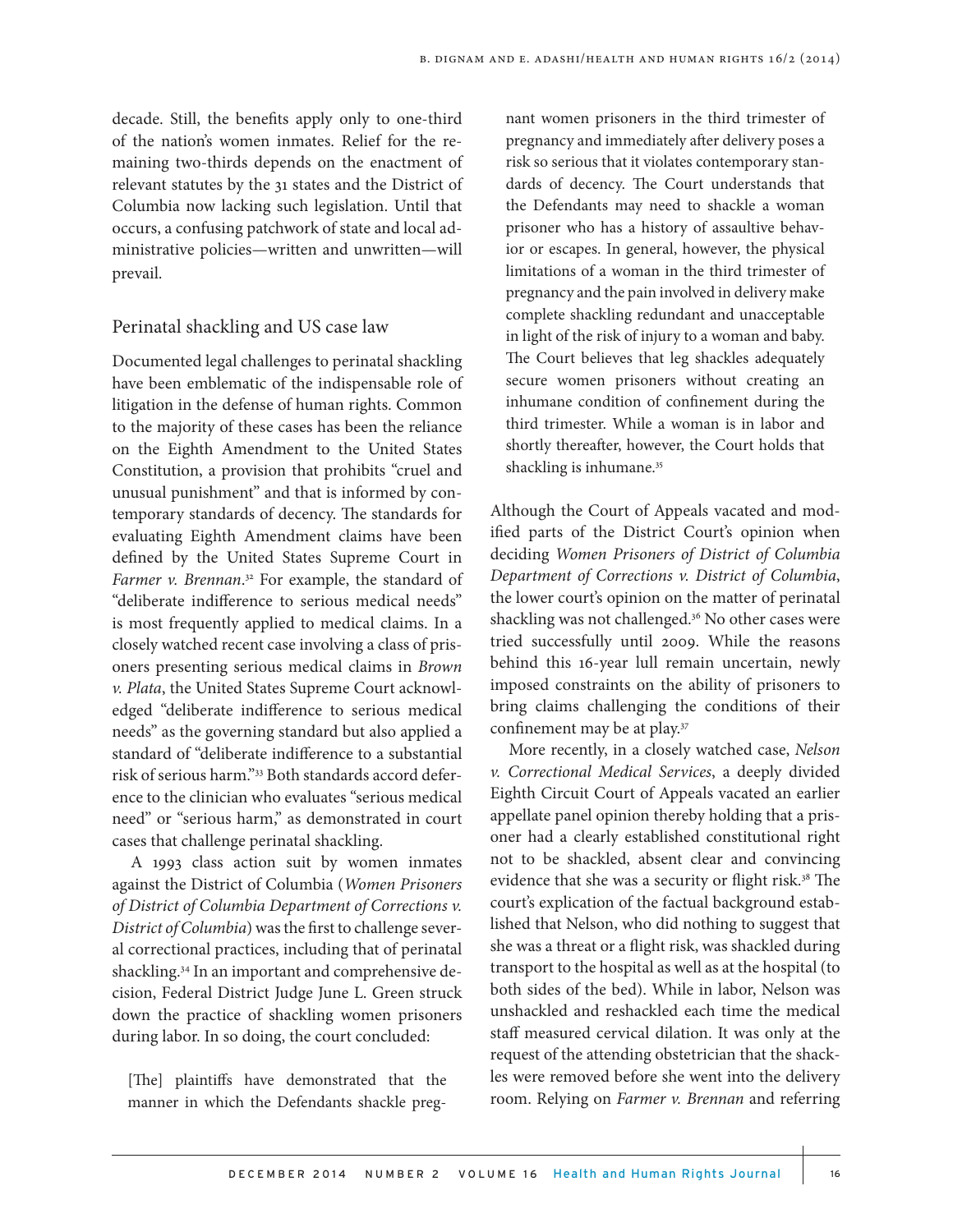to the "failure to protect" and "serious medical need" standards, the majority noted that "[a] prison official is deliberately indifferent if she 'knows of and disregards' a serious medical need or a substantial risk to an inmate's health or safety."39 Turning to the medical claim, the court found that *Estelle v. Gamble* had established that "either interference with care or infliction of 'unnecessary suffering' establishes deliberate indifference in medical care cases in violation of the Eighth Amendment."40 The court also noted that the "precise issue" had been decided in *Women Prisoners of the District of Columbia Department of Corrections v. District of Columbia* and that the constitutional holdings were never appealed by the government, and remained in effect when Nelson was in labor.<sup>41</sup> Summarizing its analysis, the court concluded:

Existing constitutional protections, as developed by the Supreme Court and the lower federal courts and evidenced in [prison] regulations, would have made it sufficiently clear to a reasonable officer in September 2003 that an inmate in the final stages of labor cannot be shackled absent clear evidence that she is a security or flight risk.<sup>42</sup> Indeed, "[t]he obvious cruelty inherent in this practice should have provided [the correctional officer] with some notice that [her] alleged conduct violated [Nelson's] constitutional protection against cruel and unusual punishment. [Nelson] was treated in a way antithetical to human dignity … and under circumstances that were both degrading and dangerous.43

Finally, relying on the analytic framework constructed in *Nelson v. Correctional Medical Services*, a federal district court in Washington State held in *Brawley v. Washington* that "…shackling inmates while they are in labor was clearly established as a violation of the Eighth Amendment's prohibition against cruel and unusual punishment."44 Some of the same imperatives were operational in the more recent *Villegas v. Metropolitan Government of Davidson County* which held that the "shackling of a pregnant detainee in the final stages of labor shortly before birth and during the post-partum recovery"

violates the Eighth Amendment.45

## Perinatal shackling and international human rights law

Lacking controlling authority in the courts of sovereign nations, international human right instruments must not be construed as an extension of national legal constructs. Instead, conventions and treaties are best viewed as international bellwethers of collectively accepted standards and norms. Considered in this light, international consensus can in fact exert significant—if indirect—effect on the policies and laws of member nations worldwide. Similar, if more muffled, conclusions apply to foreign laws.

In 1998, prompted in part by *Women Prisoners of District of Columbia Department of Corrections v. District of Columbia*, the practice of perinatal shackling in the US had been reviewed by the United Nations Special Rapporteur on violence against women, its causes and consequences.46 Specifically, Radhika Coomaraswamy, the first Special Rapporteur on violence against women, visited prison facilities in seven states and the District of Columbia. The resultant 1999 report concluded that "the use of these instruments [of restraint] violates international standards and may be said to constitute cruel and unusual practices."47

With the 1999 report *Not Part of My Sentence: Violations of the Human Rights of Women in Custody*, Amnesty International advanced the position that perinatal shackling, while not a violation of US criminal laws, was nevertheless in "direct violation of international standards such as the *UN Standard Minimum Rules for the Treatment of Prisoners*."48 The latter instrument, first introduced in 1955, all but prohibits the use of "instruments of restraint" on prisoners while requiring that prisons make special accommodations for the care and treatment of pregnant women.49 In May 2000, seeking to extend its claim, Amnesty International proceeded to submit a briefing to the UN Committee Against Torture, which monitors compliance with the UN Convention Against Torture and Other Cruel, Inhuman, or Degrading Treatment or Punishment.<sup>50</sup> In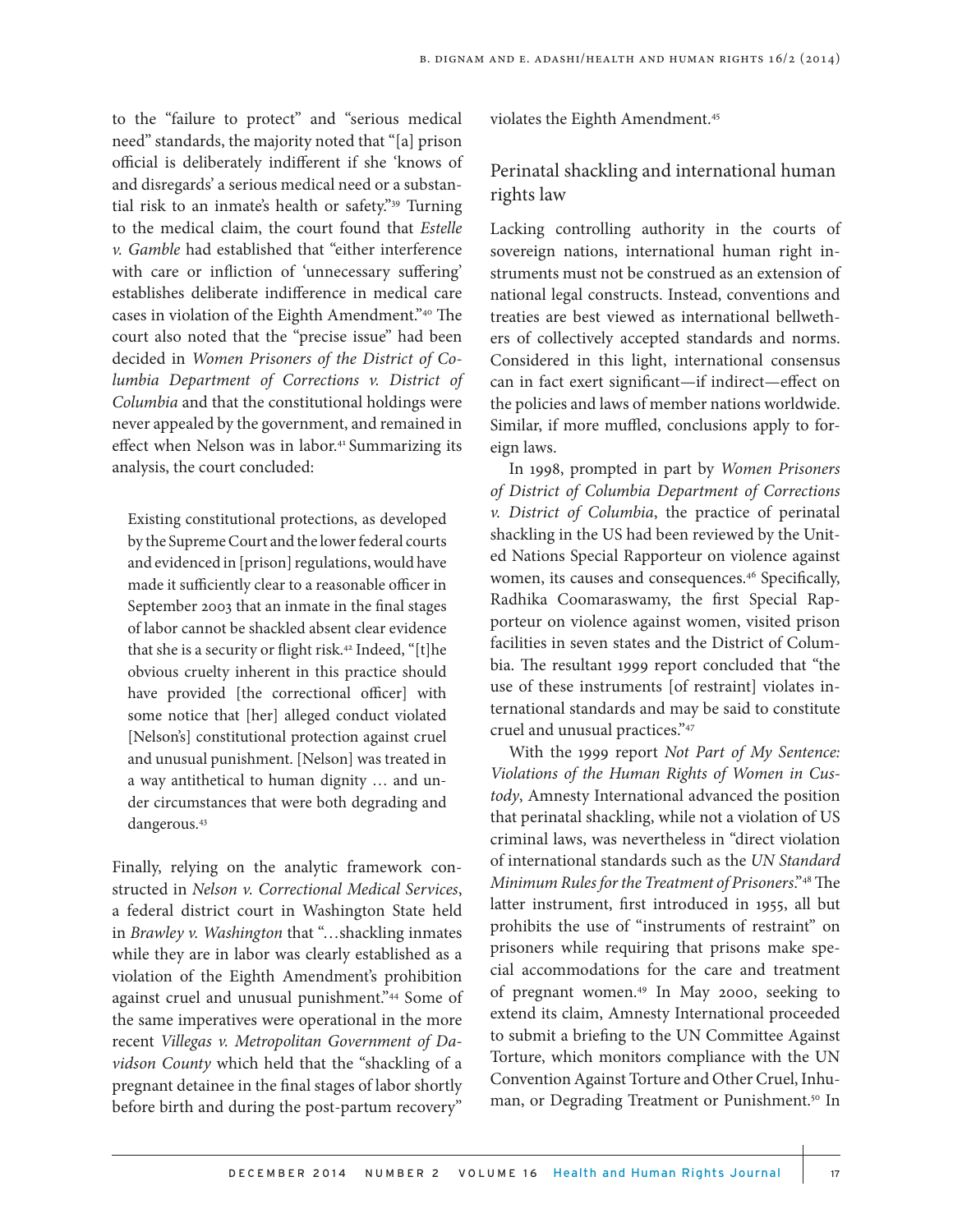its briefing, Amnesty International restated that it "remains common for restraints to be used on pregnant women prisoners when they are transported to and kept at the hospital, regardless of their security status."51 In its consideration of reports submitted by States Parties under Article 19 of the Convention, the UN Committee against Torture expressed concern about the US practice according to which "Female detainees and prisoners…[are] held in humiliating and degrading circumstances."52

In 2005, a collaborative comprised of the Criminal Justice Policy Foundation, Open Society Policy Center, Penal Reform International, and the Sentencing Project submitted a shadow report to the UN Human Rights Committee, which monitors implementation of the UN's International Covenant on Civil and Political Rights (ICCPR).53 In the report, the groups contended that "women [prisoners] are especially at risk for…inadequate medical and obstetric care, including shackling during childbirth."54 In its concluding observations, the UN Human Rights Committee went beyond registering its concern about the "shackling of detained women during childbirth" to issue a recommendation that the US prohibit the practice if it is to be ICCPR-compliant.<sup>55</sup>

In 2006, yet another shadow report was submitted to the UN Committee Against Torture for its consideration.56 Originating with the International Gender Organization, the report, *Women in the Criminal Justice System: Longitudinal Systemic Abuse,* espoused restriction of the use of shackles to all but the rarest of circumstances.<sup>57</sup> In its comments, the Committee Against Torture noted its concerns with "incidents of shackling of women detainees during birth" and made the recommendation that the US "adopt all appropriate measures to ensure that women in detention are treated in conformity with international standards."58

As recently as 2011, Rashida Manjoo, the current Special Rapporteur on violence against women, its causes and consequences, expressed ongoing concerns after visiting five states and the District of Columbia.59 Special emphasis was placed on the apparent failure of the Department of Homeland Security and ICE to finalize its draft policy on

detention standards and to promulgate them through a regulatory paradigm. Resultant recommendations included a call to "Adopt legislation banning the use of restraints on pregnant women, including during labor or delivery, unless there are overwhelming security concerns that cannot be handled by any other method."60

Finally, note is made of the fact that the practice of perinatal shackling is incongruent with administrative policies of nations with whose language, culture, and laws the US is closely aligned. For example, the Prison Service of England and Wales precludes the shackling of pregnant inmates requiring offsite medical care absent extenuating circumstances.<sup>61</sup> Comparable administrative policies have been advanced by Her Majesty's Chief Inspector of Prisons in Scotland.<sup>62</sup>

## Perinatal shackling: Medical considerations

Careful consideration of the medical impact of perinatal shackling reveals a multiplicity of potential risks. The antepartum application of leg irons to mothers-to-be may cause imbalance while walking and thus increase proneness to falls.<sup>63</sup> In that context, concurrent handcuffing may prevent a woman from breaking a fall and avoiding injury. Intrapartum shackling poses additional challenges. Preventing walking during the first stage of labor may deny the woman the benefits of labor acceleration and discomfort alleviation.64 Preventing walking during the postpartum phase may enhance the risk of deep vein thrombosis and its life-threatening embolic complications.<sup>65</sup> In addition, restricting maternal repositioning precludes relief from aortocaval compression in the face of fetal distress or maternal hypotension.<sup>66</sup> Maternal immobilization in the supine position also compromises the administration of epidural anesthesia. Perhaps most importantly, constrained maternal positioning undermines delivery in cases of cephalopelvic disproportion (CPD) or shoulder dystocia.<sup>67</sup> Shackling throughout the four stages of labor may also impede the rapid transition to an emergency cesarean section if required.

In support of the aforementioned concerns, many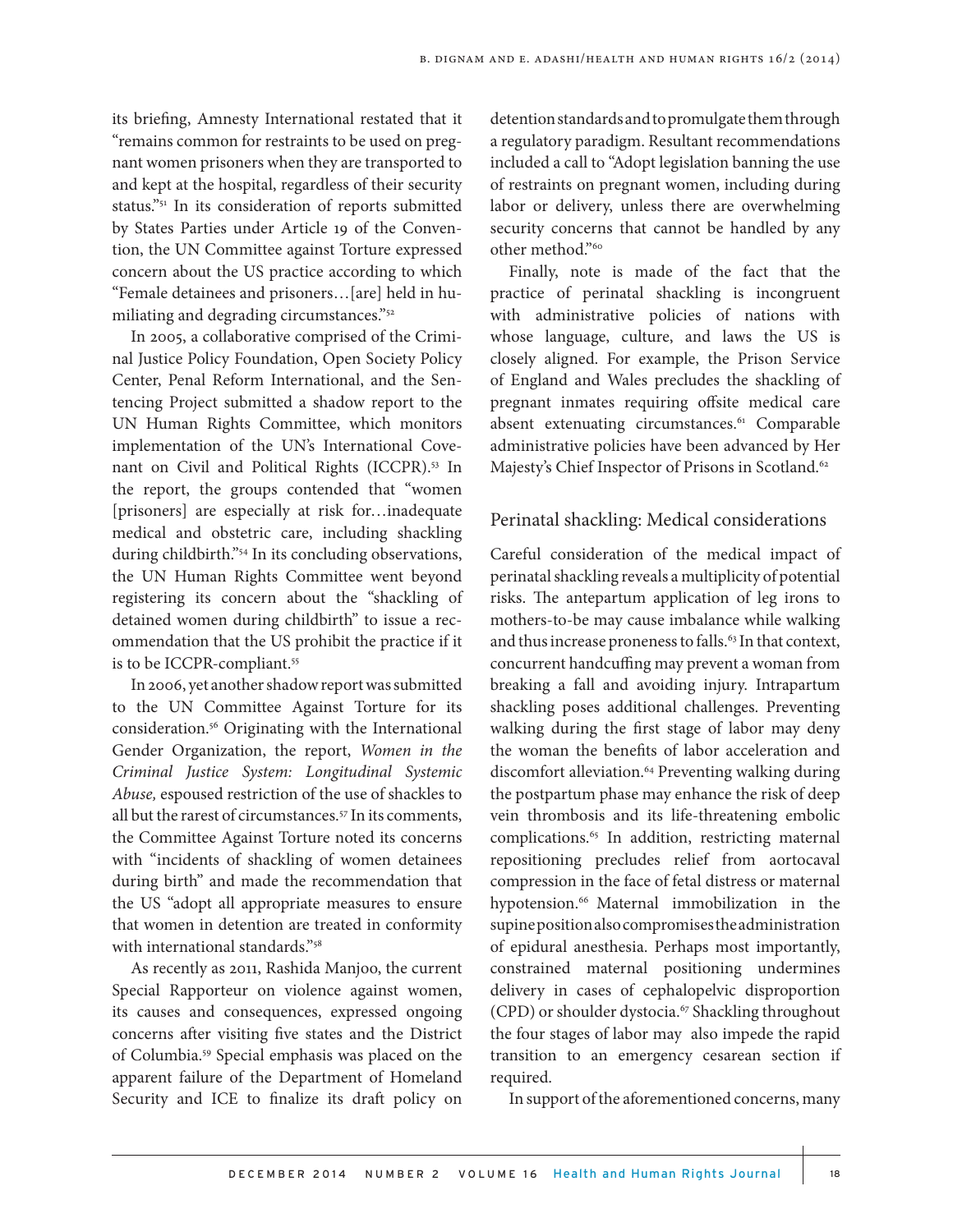national and international medical organizations have gone on record to oppose perinatal shackling. The American Congress of Obstetrics and Gynecology (ACOG), a leading association of over 50,000 providers concerned with women's health, was first to register its disapproval, in 2007. ACOG noted: "Physical restraints have interfered with the ability of physicians to safely practice medicine by reducing their ability to assess and evaluate the physical condition of the mother and the fetus."68 Also in 2007, the World Health Organization (WHO) stated: "There must be a complete bar on the use of shackling during labor."69 In 2009, the American Correctional Health Services Association (ACHSA)70 noted that it "supports banning the use of leg irons/shackles and restraints for pregnant women during labor and delivery and immediately after they have given birth." As recently as 2010, the American Medical Association (AMA), the largest association of physicians in the US, unanimously adopted Resolution 203 (Shackling of Pregnant Women in Labor) to prohibit shackling before, during, and after delivery.<sup>71</sup> Also in 2010, the Board of Directors of the National Commission on Correctional Health (NCCHC), the accrediting agency of correctional health services, adopted a position statement on the matter of perinatal shackling.<sup>72</sup> Finally, note is made of the recently issued Position Statements of the Association of Women's Health, Obstetric & Neonatal Nursing (AWHONN) and of the American College of Nurse Midwives (ACNM).<sup>73</sup> Weighing in on the challenge of perinatal shackling, both organizations went on record to all but ban the practice.

### Perinatal shackling: The power of advocacy

While lacking the force of law, the impact of regulatory dictates, or the moral consensus of international instruments, a substantial number of key advocacy organizations are on record on the matter of perinatal shackling. As early as 2003, the Task Force on Correctional Health Care Standards of the American Public Health Association (APHA; the oldest national organization of public health professionals) updated its *Standards for Health Services in* 

*Correctional Institutions* to state that women "must never be shackled during labor and delivery."74 In 2008, the Standards Committee of the American Correctional Association (ACA) approved a new standard and written policy to "prohibit the use of restraints on female offenders during active labor and delivery of a child."75 Two 1999 reports issued by Human Rights Watch and the Florida Immigrant Advocacy Center addressed the plight of pregnant detainees, calling on ICE to prohibit the shackling of pregnant women. As recently as 2010, the House of Delegates of the American Bar Association (ABA) unanimously resolved to adopt Standard 23-6.9 (Pregnant Prisoners and New Mothers) on shackling pregnant women, noting that "a prisoner should not be restrained while she is in labor, including during transport, except in extraordinary circumstances."76 Lastly, note must be made of steadfast advocacy by the National Organization for Women (NOW) whose call to "End Shackling Now" has been broadly heeded.<sup>77</sup>

## Perinatal shackling: The challenge of ban implementation

As is broadly appreciated, the passage of a statute, while necessary, is not sufficient to ensure its implementation. State-legislated bans on perinatal shackling are not exempt from this perennial challenge. Examples abound. The State of Illinois, the first to ban perinatal shackling, has recently signed into law an amending bill, 55 Ill. Comp. Stat. 5/3- 15003.6 (2012), designed to clarify and strengthen its own 12-year-old statute.78 Backed by an advocacy consortium headed by the American Civil Liberties Union (ACLU) and the Chicago Legal Advocacy for Incarcerated Mothers (CLAIM), HB 1958 was introduced to address alleged ongoing violations of the original if imperfect law. Examples of relevant (successful) litigation include but are not limited to *Zaborowski v. Dart,* which raises a novel Fourteenth Amendment substantive due process claim.79 Similar concerns have been raised in Texas. A recent ACLU review of the six largest jails in Texas "brought into sharp focus the uneven implementation of the Shackling Ban and the Pregnant Inmate Care Stan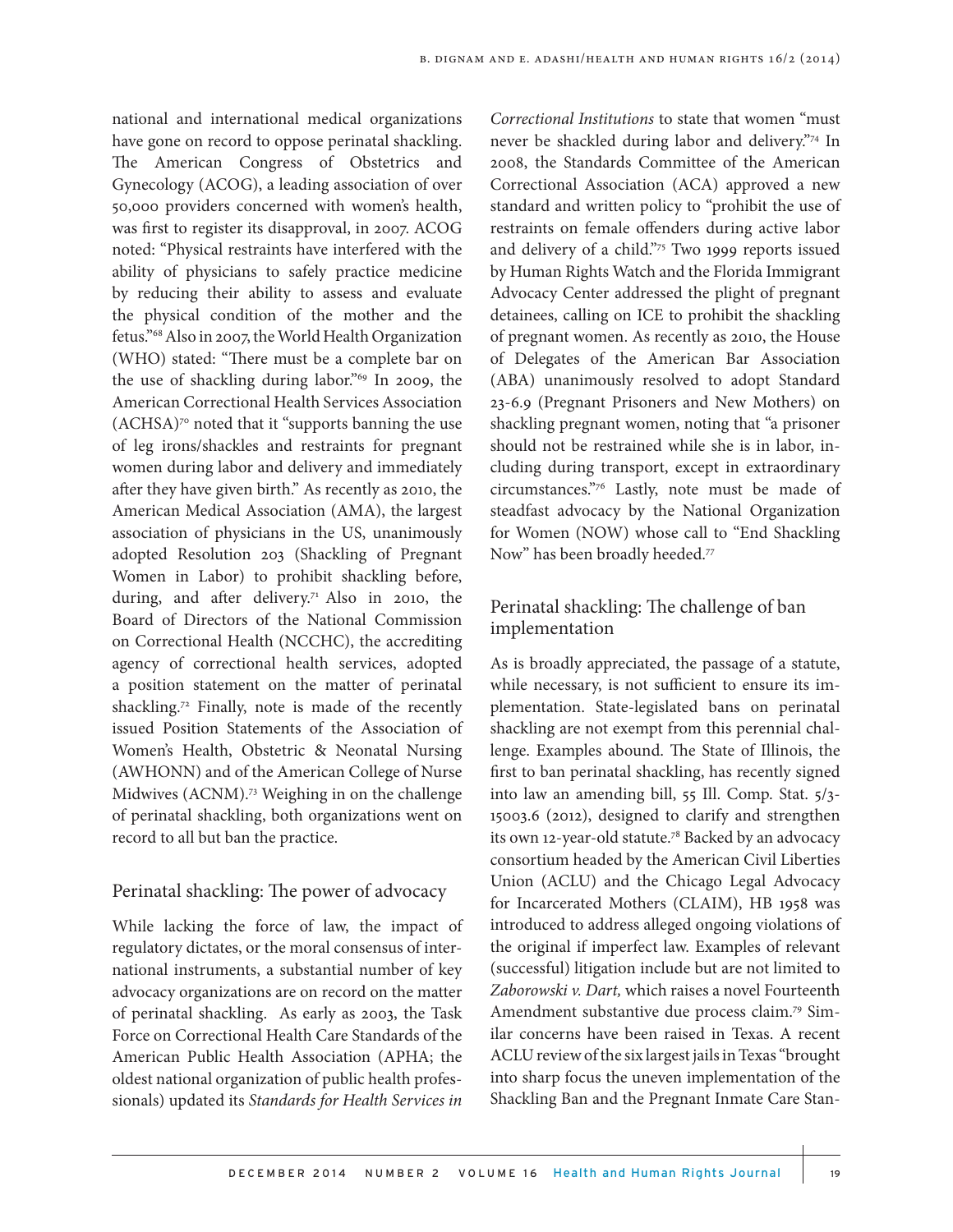dards."80 More recently, California, prompted in large measure by slow implementation of a narrowly crafted statute, signed AB 2530 into law, thereby extending an existing peripartum shackling ban to cover the entire duration of pregnancy.<sup>81</sup> Similar issues may well arise in many, if not all, of the other states in which a shackling ban statute is currently in effect. Such ongoing efforts may well be inevitable if sustained lasting changes of current practices are to be realized.

### Perinatal shackling: The road ahead

At the time of writing, additional statutory relief in the matter of perinatal shackling is not likely to occur at the federal level. A newly legislated standalone federal ban on perinatal shackling is deemed unlikely in the face of restrictions presently imposed by the Second Chance Act of 2007 and recent revisions of USMS, BOP, and ICE policies. Whether or not a potential federal initiative might ultimately be incorporated into long overdue correctional reform legislation remains uncertain and cannot be ruled out. Given present-day priorities, it appears unlikely that national correctional reform will rise to the top of the congressional legislative agenda anytime soon.

The prospect of prosecutorial relief at the federal level, one enabled by the Civil Rights of Institutionalized Persons Act of 1980 (CRIPA), is viewed as equally unlikely.<sup>82</sup> Designed, in part, to protect the rights of inmates in state or local correctional facilities, the law is enforced by the Special Litigation Section of the US Department of Justice (DOJ) Civil Rights Division. Arguing violation of CRIPA, the Attorney General could, in principle, bring systemic challenges to state practices wherein perinatal shackling is perpetuated. Such prosecution would likely rest on the argument that the practice constitutes deliberate indifference to a serious medical need or is a failure to protect from a substantial risk of serious harm in violation of a pregnant inmate's Eighth Amendment right not to be subjected to cruel and inhumane punishment. The feasibility of CRIPA-driven prosecution by the DOJ notwithstanding, the paucity of precedent in the course of

the last 30 years raises significant doubts as to the materialization of this possibility.

More likely than not, statutory relief in the matter of perinatal shackling will be achieved at the state level. This prediction is supported by the fact that 18 states have enacted relevant legislation in the last decade. Spurred by dedicated advocacy and legal challenges, progress will likely continue. Indeed, several states are entertaining new legislation that would limit perinatal shackling (e.g. Connecticut, Massachusetts, Iowa, Georgia, New Jersey, Oregon, Virginia, New Hampshire, and Tennessee). In this regard, the powerful advocacy of the state-by-state "Report Card" issued by the Rebecca Project for Human Rights cannot be overemphasized.<sup>83</sup> Regrettably, a few states have defeated similar bills. However, even when legislation is defeated, legislative debates have prompted regulatory change. For example, the sponsor of the defeated Virginia bill announced that the Department of Corrections will promulgate regulations prohibiting the use of restraints on pregnant prisoners during labor, delivery and postpartum recovery.<sup>84</sup> All indications are that the process required to approve the proposed regulations is well under way.<sup>85</sup> Moreover, it is possible that the final product will include all important "strong public reporting requirement… to ensure accountability for and compliance with the regulations."86 A similar evolution may be well under way in Iowa in response to Senate Bill SF 134.87

Going forward, efforts to roll back perinatal shackling will likely rely on its moral, medical, and legal vulnerability.<sup>88</sup> Incompliant with international instruments such as CAT and ICCPR, and likely the Standard Minimum Rules for the Treatment of Prisoners, the UN has repeatedly rebuked the practice.<sup>89</sup> Similar concerns have been raised by failure to comply with standards of medical care set forth by leading national and international health organizations such as ACOG, WHO, ACHSA, AMA, NCCHC, AWHONN, ACNM, and APHA.

Above and beyond formal considerations, perinatal shackling must also be evaluated by its impact on a woman's birth experience. Indeed, by its very nature, the practice of perinatal shackling runs counter to the expectation of birth with dignity. In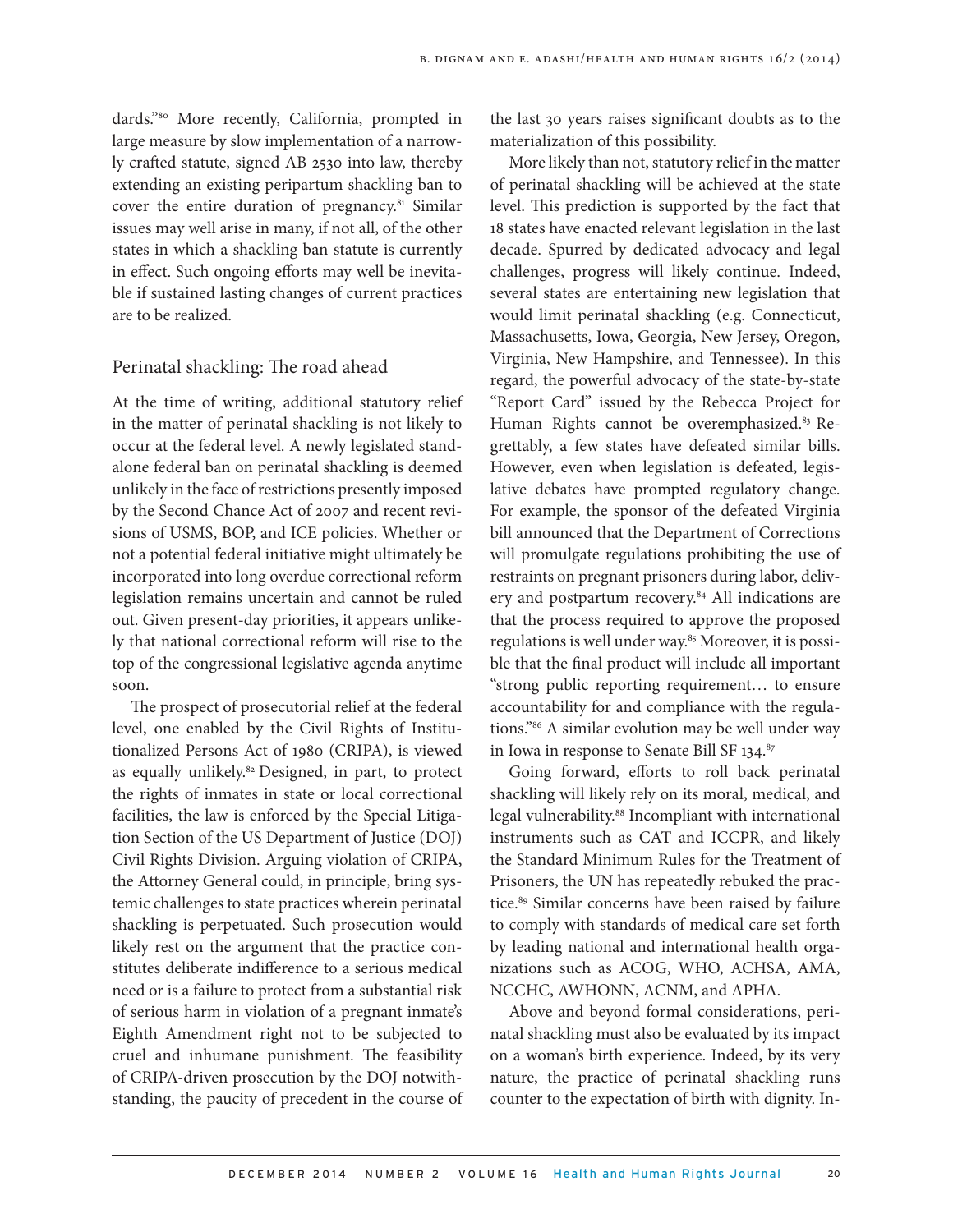stead, descriptors such as demeaning, humiliating, and traumatizing have been promulgated. If history is any guide, the collective thrust of dedicated advocacy, the strength of its argument, the broad national and international support, and the growing momentum, bode well for ongoing progress toward a restraint-free pregnancy in the correctional setting.

#### References

1. *Women Prisoners of the Dist. of Columbia Dep't of Corr. v. District of Columbia*, 877 F.Supp. 634 (D.D.C. 1994) *vacated in part, modified in part*, 899 F. Supp. 659 (D.D.C. 1995).

2. Amnesty International, *Not part of my sentence: Violations of the human rights of women in custody* (March 1, 1999). Available at http://www.amnesty.org/en/library/info/ AMR51/019/1999.

3. Amnesty International, *Abuse of women in custody: Sexual misconduct and shackling of pregnant women* (2001). Available at http://www.amnestyusa.org/pdf/custodyissues. pdf.

4. L.E. Glaze and E. Park, *Correctional populations in the United States*, 20, Bulletin, Bureau of Justice Statistics, NCJ 231681 (November 2012). Available at http://www.bjs.gov/ content/pub/pdf/cpus11.pdf.

5. S. Fazel and J. Baillargeon, "The health of prisoners," *Lancet* 377/9769 (2010), pp. 956-965.

6. Office of Justice Programs, Bureau of Justice Statistics, Key Facts at a Glance: Correctional populations*: Number of persons under correctional supervision*(2012).

7. Glaze (2012, see note 4).

8. Office of Justice Programs (2012, see note 6).

9. P. Guerino, P.M. Harrison, W.J. Sabol, *Prisoners in 2010*, Bulletin, Bureau of Justice Statistics, NCJ 236096 (December 2011). Available at http://bjs.ojp.usdoj.gov/content/ pub/pdf/p10.pdf.

10. Glaze (2010, see note 4).

11. Ibid.

12. Sabol (2009, see note 9).

13. C.C. Breuner and J.A. Farrow, "Pregnant teens in prison: Prevalence, mjanagement, and consequences," *Western Journal of Medicine* 162/4 (1995), pp. 328-330.

14. L. Acoca and K. Dedel, The National Council on Crime and Delinquency, *No place to hide: Understanding and meeting the needs of girls in the California juvenile justice system* (July 17, 1998). Available at http://nccdglobal.org/ publications/no-place-to-hide-understanding-and-meeting-the-needs-of-girls-in-the-california-juvenil.

15. L.E. Ekstrand, United States General Accounting Office, *Women in prison: Issues and challenges confronting U.S. correctional systems*, GAO/GGD-00-22 (December 1999). Available at http://www.gao.gov/archive/2000/gg00022.pdf.

16. T.L. Snell and D.C Morton, *Women in prison: Special report*, Bureau of Justice Statistics, NCJ 145321 (March 1994). Available at http://bjs.gov/content/pub/pdf/WOPRIS.PDF.

17. L.A. Greenfeld and T.L. Snell, *Women offenders: Special report*, Bureau of Justice Statistics, NCJ 175688 (December 1999). Available athttp://bjs.ojp.usdoj.gov/content/pub/ pdf/wo.pdf.

18. J.G. Clarke and E.Y. Adashi, "Perinatal care for incarcerated patients: A 25-year-old woman pregnant in jail," *JAMA* 305/9 (2011), pp. 923-929.

19. G. Doetzer, "Hard labor: The legal implications of shackling female inmates during pregnancy and childbirth," *William & Mary Journal of Women and the Law* 14 (2008), pp. 363-392.

20. C.L. Griggs, "Birthing barbarism: The unconstitutionality of shackling pregnant prisoners," *American University Journal of Gender, Social Policy & the Law* 20 (2011), pp. 247-271.

21. P.A. Ocen, "Punishing pregnancy: Race, incarceration, and the shackling of pregnant prisoners," *California Law Review* 100 (2012), pp. 1239-1311.

22. M.D. Harer and N.P. Langan, "Gender differences in predictors of prison violence: assessing the predictive validity of a risk classification system," *Crime & Delinquency* 47/4 (2001), pp. 513-536.

23. Public Act 91-253, *Correction-Pregnant Female Prisoners*, Illinois General Assembly, Illinois Compiled Statutes, Counties, 55 Ill. Comp. Stat. 5/3-15003.6, (2000). Available athttp://www.ilga.gov/legislation/legisnet91/hbgroups/ hb/910HB0392LV.html.

24. Public Law 110-199, *Second Chance Act of 2007: Community Safety through Recidivism Prevention*, Section 232, (April 9, 2008). Available athttp://www.gpo.gov/fdsys/pkg/ PLAW-110publ199/pdf/PLAW-110publ199.pdf.

25. Ibid.

26. U.S. Marshals Service, U.S. Department of Justice, USMS Directives, Prisoner Operations: *Policy 9.1* (*Prisoner Custody: Restraining Devices*) §§ (D)(3)(e),(h), (2007). Available at http://www.justice.gov/marshals/foia/Directives-Policy/prisoner\_ops/restraining\_devices.pdf.

28. Ibid.

29. Federal Bureau of Prisons, U.S. Department of Justice, *Program Statement: Escorted Trips*, Number: 5538.05 at § 570.45, (October 6, 2008). Available at http://www.bop. gov/policy/progstat/5538\_005.pdf.

30. Ibid.

31. U.S. Immigration and Customs Enforcement, U.S. Department of Homeland Security, *2011 Operations Manual ICE Performance-Based National Detention Standards (PBNDS)*, (2011). Available at http://www.ice.gov/detention-standards/2011/.

32*. Farmer v. Brennan*, 511 U.S. 825 (1994).

<sup>27.</sup> Ibid.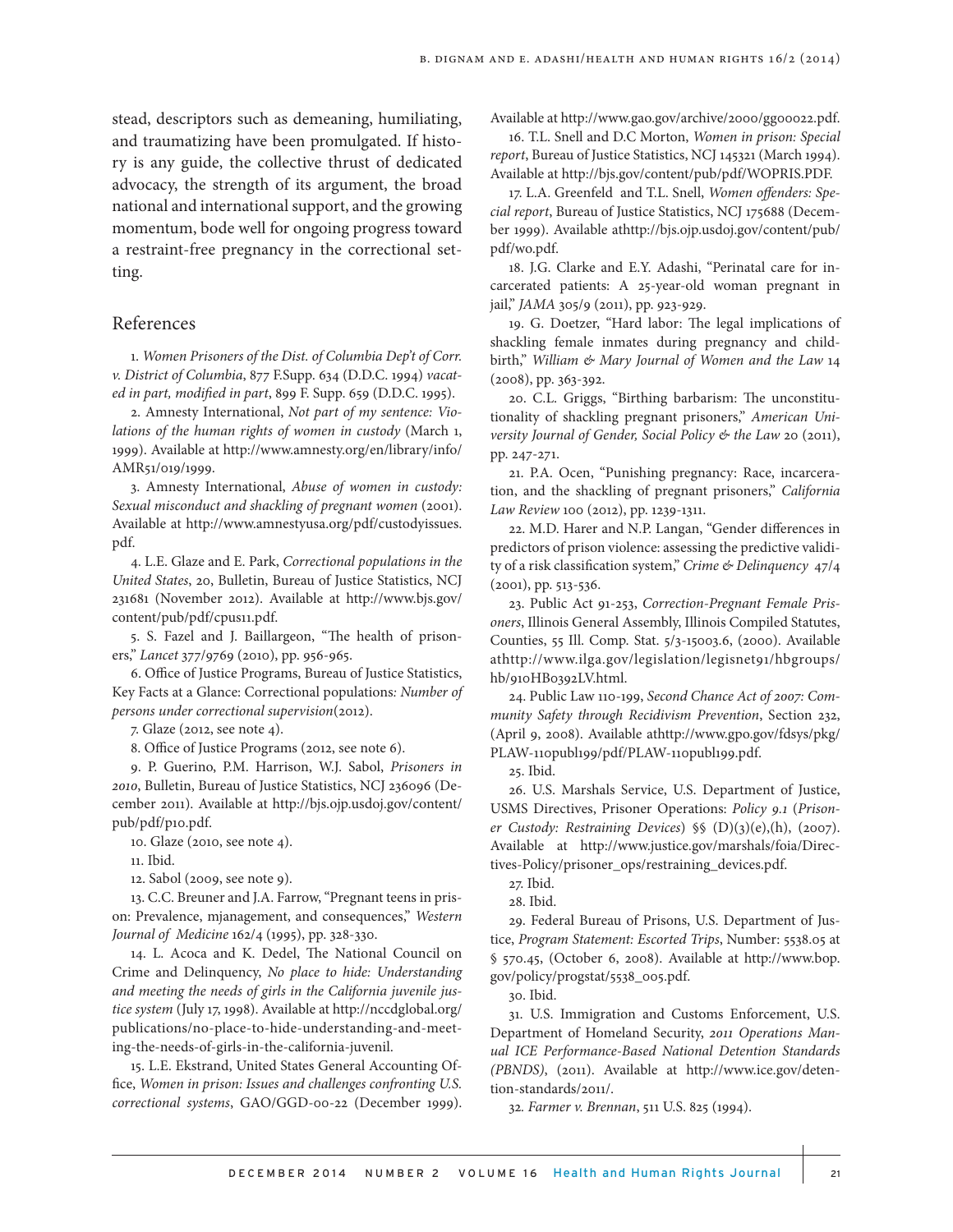33. *Brown v. Plata*, 131 S.Ct. 1910 (2011).

34. *Women Prisoners of the Dist. of Columbia Dep't of Corr. v. District of Columbia* (1994, see note 1).

35. Ibid.

*36. Women Prisoners of the Dist. of Columbia Dep't of Corr. v. District of Columbia*, 93 F.3d 910 (D.C. Cir. 1996).

37. Public Law 104-134, *Prison Litigation Reform Act of 1995*, Title VIII, Departments of Commerce, Justice, and State, the Judiciary, and Related Agencies Appropriations Act, (April 26, 1996). Available athttp://www.gpo.gov/fdsys/ pkg/PLAW-104publ134/pdf/PLAW-104publ134.pdf.

38. *Nelson v. Corr. Med. Services*, 583 F.3d 522 (8th Cir. 2009) (en banc).

39. *Nelson v. Corr. Med. Services*, 583 F.3d at 528 (8th Cir. 2009).

40. *Nelson v. Corr. Med. Services*, 583 F.3d at 528 (2009, see note 50).

41. *Women Prisoners of the Dist. of Columbia Dep't of Corr. v. District of Columbia*(1994, see note 1).

42. Nelson v. Corr. Med. Services, 583 F.3d at 534 (8<sup>th</sup> Cir. 2009).

43. Ibid.

44. *Brawley v. Washington*, 712 F.Supp. 1208 (W.D. Wash. 2010).

45. *Villegas v. Metropolitan Government of Davidson County*, 789 F.Supp.2d 895, 919 (M.D. TN 2011).

46. UN Special Rapporteur on violence against women, its causes and consequences. Office of the United Nations High Commissioner for Human Rights, (March 4, 1994). Available at http://www2.ohchr.org/english/issues/women/ rapporteur/

47. Commission on Human Rights, Economic and Social Council, United Nations, Report of the Mission to the United States of America, *Violence against women in state and federal prisons*, the Fifty-fifth session, Item 12(a) of the provisional agenda, E/CN.4/1999/68/Add.2, 1999, para. 53- 54, (January 4, 1999).

48. Standard Minimum Rules for the Treatment of Prisoners, para. 33-34 and para. 23-24, Office of the United Nations High Commissioner for Human Rights (August 30, 1955). Available at http://www.refworld.org/docid/3ae-6b36e8.html.

49. Ibid.

50. Convention against Torture and Other Cruel, Inhuman or Degrading Treatment or Punishment, Office of the United Nations High Commissioner for Human Rights (December 10, 1984). Available at http://untreaty.un.org/ cod/avl/ha/catcidtp/catcidtp.html.

51. Amnesty International (2000, see note 65).

52. Report of the Committee against Torture, The Fifty-fifth session or the General Assembly, United Nations Supplement No. 44(A/55/44), Chapter IV, para. 179, (May 2000). Available at http://www.un.org/documents/ga/ docs/55/a5544.pdf.

53. International Covenant on Civil and Political Rights, Office of the United Nations High Commissioner for Human Rights (December 16, 1966). Available at http://www. ohchr.org/en/professionalinterest/pages/ccpr.aspx.

54. Domestic Criminal Justice Issues and the ICCPR (2005, see note 70).

55. Concluding observations of the Human Rights Committee, United States of America, Eighty-seventh session, para. 33, CCPR/C/USA/CO/3/Rev. 1 (December 18, 2006). Available at http://daccess-dds-ny.un.org/doc/UNDOC/ GEN/G06/459/61/PDF/G0645961.pdf?OpenElement.

56. Committee against Torture (1984, see note 66).

57. C.M. Vogt, International Gender Organization, *Women in the criminal justice system: longitudinal systemic abuse* (2006). Available at http://www.cjcj.org/uploads/cjcj/documents/Psychotropic\_Control.pdf.

58. Conclusions and Recommendations of the Committee against Torture, United States of America, 36th Session, para. 33, CAT/C/USA/CO/2, (May 2006). Available at http:// www1.umn.edu/humanrts/cat/observations/usa2006.html.

59. Ibid.

60. Report of the Mission to the United States of America by Ms. Rashida Manjoo, the Special Rapporteur on violence against Women, its causes and consequences Human Rights Council, Seventeenth session, Agenda item 3, A/ HRC/17/26/Add.5, 2011, para. 42-44, (June 1, 2011). Available at http://www2.ohchr.org/english/bodies/hrcouncil/docs/ 17session/A.HRC.17.26.Add.5\_AEV.pdf.

61. L. Dillner, "Shackling prisoners in hospital," *British Medical Journal* 312/7025 (1996), pp. 200.

62. HM Inspectorate of Prisons, *The Scottish Government Report on HMP and YOI Cornton Vale, Custody and Order*, para. 3-5, (July 2006). Available at http://www.scotland.gov. uk/Publications/2006/07/18095811/4.

63. D. El Kady, "Perinatal outcomes of traumatic injuries during pregnancy," *Clinical Obstetrics and Gynecology* 50/3 (2007), pp. 582-591.

64. A. Lawrence, L. Lewis, G.J. Hofmeyr, et al., *Maternal positions and mobility during first stage labour*. Cochrane Database of Systematic Reviews 2. Art. No.: CD003934. DOI: 10.1002/14651858.CD003934.pub2, (April 15, 2009). Available at http://onlinelibrary.wiley.com/doi/10.1002/14651858. CD003934.pub2/abstract.

65. A.F. Jacobsen, F.E. Skjeldestad and P.M. Sandset, "Incidence and risk patterns of venous thromboembolism in pregnancy and puerperium–a register-based case-control study," *American Journal of Obstetrics and Gynecology* 198/2 (2008), pp. 233e1-7.

66. K.R. Simpson and D.C. James, "Efficacy of intrauterine resuscitation techniques in improving fetal oxygen status during labor," *Obstetrics and Gynecology* 105/6 (2005), pp. 1362-1368.

67. B. Gonik, C.A. Stringer and B. Held, "An alternate maneuver for management of shoulder dystocia," *American*